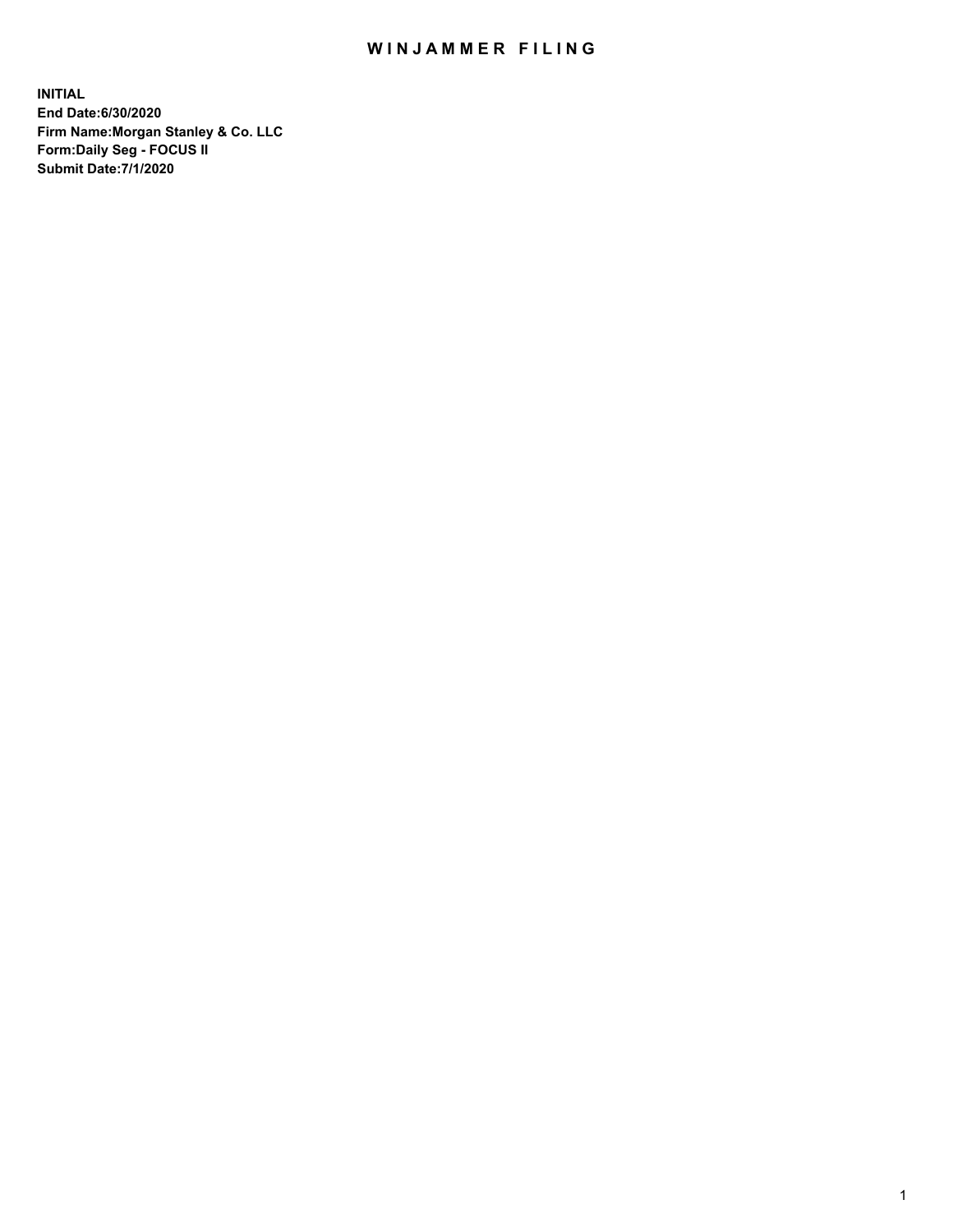**INITIAL End Date:6/30/2020 Firm Name:Morgan Stanley & Co. LLC Form:Daily Seg - FOCUS II Submit Date:7/1/2020 Daily Segregation - Cover Page**

| Name of Company                                                                                                                                                                                                                                                                                                                | Morgan Stanley & Co. LLC                               |
|--------------------------------------------------------------------------------------------------------------------------------------------------------------------------------------------------------------------------------------------------------------------------------------------------------------------------------|--------------------------------------------------------|
| <b>Contact Name</b>                                                                                                                                                                                                                                                                                                            | <b>Ikram Shah</b>                                      |
| <b>Contact Phone Number</b>                                                                                                                                                                                                                                                                                                    | 212-276-0963                                           |
| <b>Contact Email Address</b>                                                                                                                                                                                                                                                                                                   | Ikram.shah@morganstanley.com                           |
| FCM's Customer Segregated Funds Residual Interest Target (choose one):<br>a. Minimum dollar amount: ; or<br>b. Minimum percentage of customer segregated funds required:% ; or<br>c. Dollar amount range between: and; or<br>d. Percentage range of customer segregated funds required between:% and%.                         | 235,000,000<br><u>0</u><br><u>00</u><br>0 Q            |
| FCM's Customer Secured Amount Funds Residual Interest Target (choose one):<br>a. Minimum dollar amount: ; or<br>b. Minimum percentage of customer secured funds required:%; or<br>c. Dollar amount range between: and; or<br>d. Percentage range of customer secured funds required between:% and%.                            | 140,000,000<br><u>0</u><br><u>00</u><br>0 <sup>0</sup> |
| FCM's Cleared Swaps Customer Collateral Residual Interest Target (choose one):<br>a. Minimum dollar amount: ; or<br>b. Minimum percentage of cleared swaps customer collateral required:% ; or<br>c. Dollar amount range between: and; or<br>d. Percentage range of cleared swaps customer collateral required between:% and%. | 92,000,000<br><u>0</u><br>00<br>00                     |

Attach supporting documents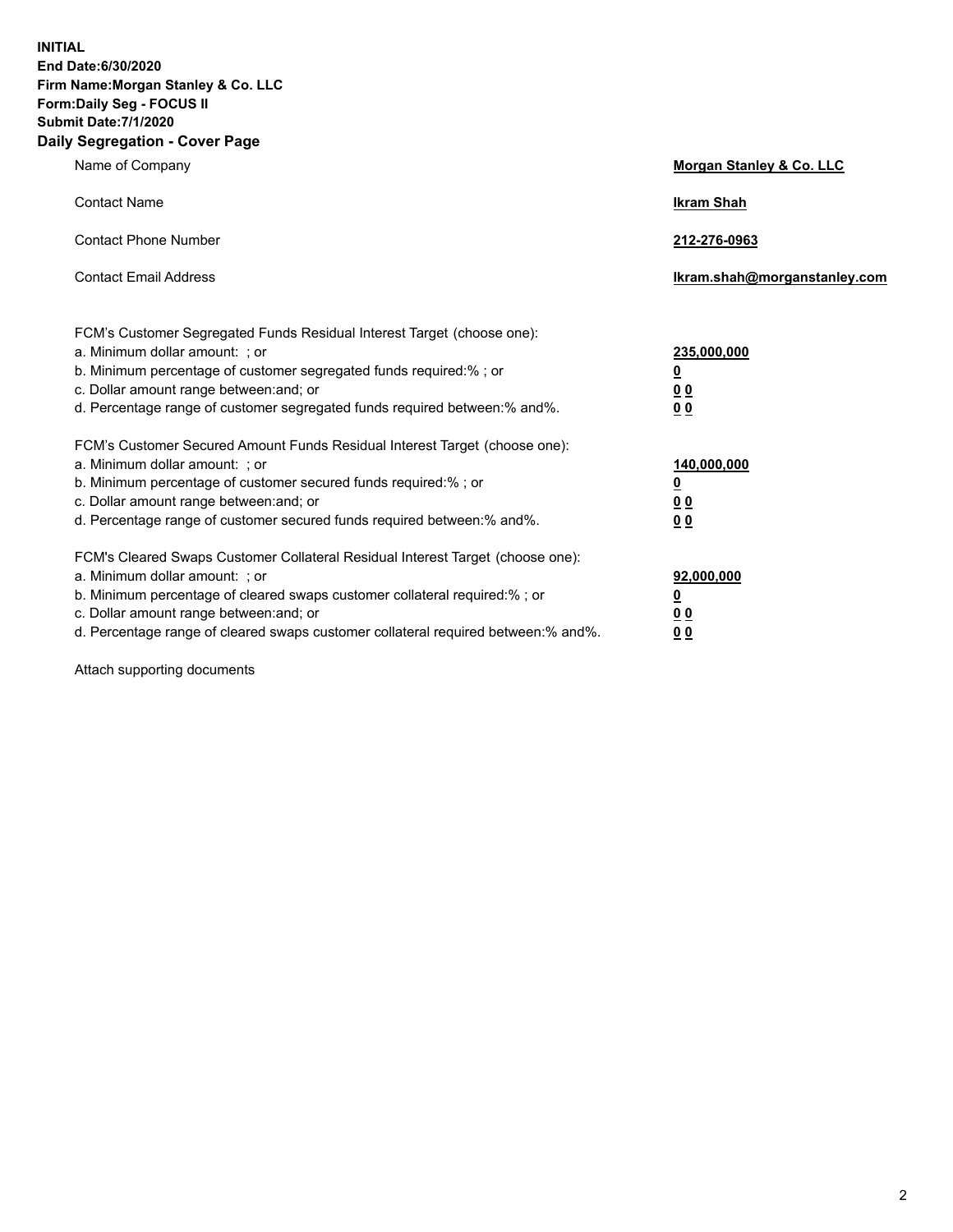| <b>INITIAL</b> | End Date: 6/30/2020<br>Firm Name: Morgan Stanley & Co. LLC<br>Form: Daily Seg - FOCUS II<br><b>Submit Date: 7/1/2020</b><br><b>Daily Segregation - Secured Amounts</b> |                                                     |
|----------------|------------------------------------------------------------------------------------------------------------------------------------------------------------------------|-----------------------------------------------------|
|                | Foreign Futures and Foreign Options Secured Amounts<br>Amount required to be set aside pursuant to law, rule or regulation of a foreign                                |                                                     |
|                | government or a rule of a self-regulatory organization authorized thereunder                                                                                           | $0$ [7305]                                          |
| 1.             | Net ledger balance - Foreign Futures and Foreign Option Trading - All Customers<br>A. Cash                                                                             | 4,356,303,277 [7315]                                |
| 2.             | B. Securities (at market)                                                                                                                                              | 3,145,867,157 [7317]                                |
| 3.             | Net unrealized profit (loss) in open futures contracts traded on a foreign board of trade<br>Exchange traded options                                                   | 207,742,667 [7325]                                  |
|                | a. Market value of open option contracts purchased on a foreign board of trade                                                                                         | 7,743,957 [7335]                                    |
|                | b. Market value of open contracts granted (sold) on a foreign board of trade                                                                                           | -15,092,974 [7337]                                  |
| 4.<br>5.       | Net equity (deficit) (add lines 1.2. and 3.)<br>Account liquidating to a deficit and account with a debit balances - gross amount                                      | 7,702,564,084 [7345]<br>26,823,339 [7351]           |
|                | Less: amount offset by customer owned securities                                                                                                                       | -25,190,330 [7352] 1,633,009                        |
|                |                                                                                                                                                                        | [7354]                                              |
| 6.             | Amount required to be set aside as the secured amount - Net Liquidating Equity<br>Method (add lines 4 and 5)                                                           | 7,704,197,093 [7355]                                |
| 7.             | Greater of amount required to be set aside pursuant to foreign jurisdiction (above) or line<br>6.                                                                      | 7,704,197,093 [7360]                                |
|                | FUNDS DEPOSITED IN SEPARATE REGULATION 30.7 ACCOUNTS                                                                                                                   |                                                     |
| 1.             | Cash in banks                                                                                                                                                          |                                                     |
|                | A. Banks located in the United States                                                                                                                                  | 177,117,031 [7500]                                  |
|                | B. Other banks qualified under Regulation 30.7                                                                                                                         | 506,163,035 [7520] 683,280,066<br>[7530]            |
| 2.             | Securities                                                                                                                                                             |                                                     |
|                | A. In safekeeping with banks located in the United States                                                                                                              | 903,841,847 [7540]                                  |
|                | B. In safekeeping with other banks qualified under Regulation 30.7                                                                                                     | 0 [7560] 903,841,847 [7570]                         |
| 3.             | Equities with registered futures commission merchants                                                                                                                  |                                                     |
|                | A. Cash<br><b>B.</b> Securities                                                                                                                                        | 14,227,163 [7580]                                   |
|                | C. Unrealized gain (loss) on open futures contracts                                                                                                                    | $0$ [7590]<br>2,683,423 [7600]                      |
|                | D. Value of long option contracts                                                                                                                                      | $0$ [7610]                                          |
|                | E. Value of short option contracts                                                                                                                                     | <u>0</u> [7615] <u>16,910,586</u> [7620]            |
| 4.             | Amounts held by clearing organizations of foreign boards of trade                                                                                                      |                                                     |
|                | A. Cash                                                                                                                                                                | $0$ [7640]                                          |
|                | <b>B.</b> Securities                                                                                                                                                   | $0$ [7650]                                          |
|                | C. Amount due to (from) clearing organization - daily variation                                                                                                        | $0$ [7660]                                          |
|                | D. Value of long option contracts                                                                                                                                      | $0$ [7670]                                          |
| 5.             | E. Value of short option contracts                                                                                                                                     | $0$ [7675] 0 [7680]                                 |
|                | Amounts held by members of foreign boards of trade<br>A. Cash                                                                                                          | 3,877,958,214 [7700]                                |
|                | <b>B.</b> Securities                                                                                                                                                   | 2,242,025,310 [7710]                                |
|                | C. Unrealized gain (loss) on open futures contracts                                                                                                                    | 205,059,244 [7720]                                  |
|                | D. Value of long option contracts                                                                                                                                      | 7,743,957 [7730]                                    |
|                | E. Value of short option contracts                                                                                                                                     | <u>-15,092,974</u> [7735] 6,317,693,751<br>$[7740]$ |
| 6.             | Amounts with other depositories designated by a foreign board of trade                                                                                                 | $0$ [7760]                                          |
| 7.             | Segregated funds on hand                                                                                                                                               | $0$ [7765]                                          |
| 8.             | Total funds in separate section 30.7 accounts                                                                                                                          | 7,921,726,250 [7770]                                |
| 9.             | Excess (deficiency) Set Aside for Secured Amount (subtract line 7 Secured Statement<br>Page 1 from Line 8)                                                             | 217,529,157 [7380]                                  |
| 10.            | Management Target Amount for Excess funds in separate section 30.7 accounts                                                                                            | 140,000,000 [7780]                                  |
| 11.            | Excess (deficiency) funds in separate 30.7 accounts over (under) Management Target                                                                                     | 77,529,157 [7785]                                   |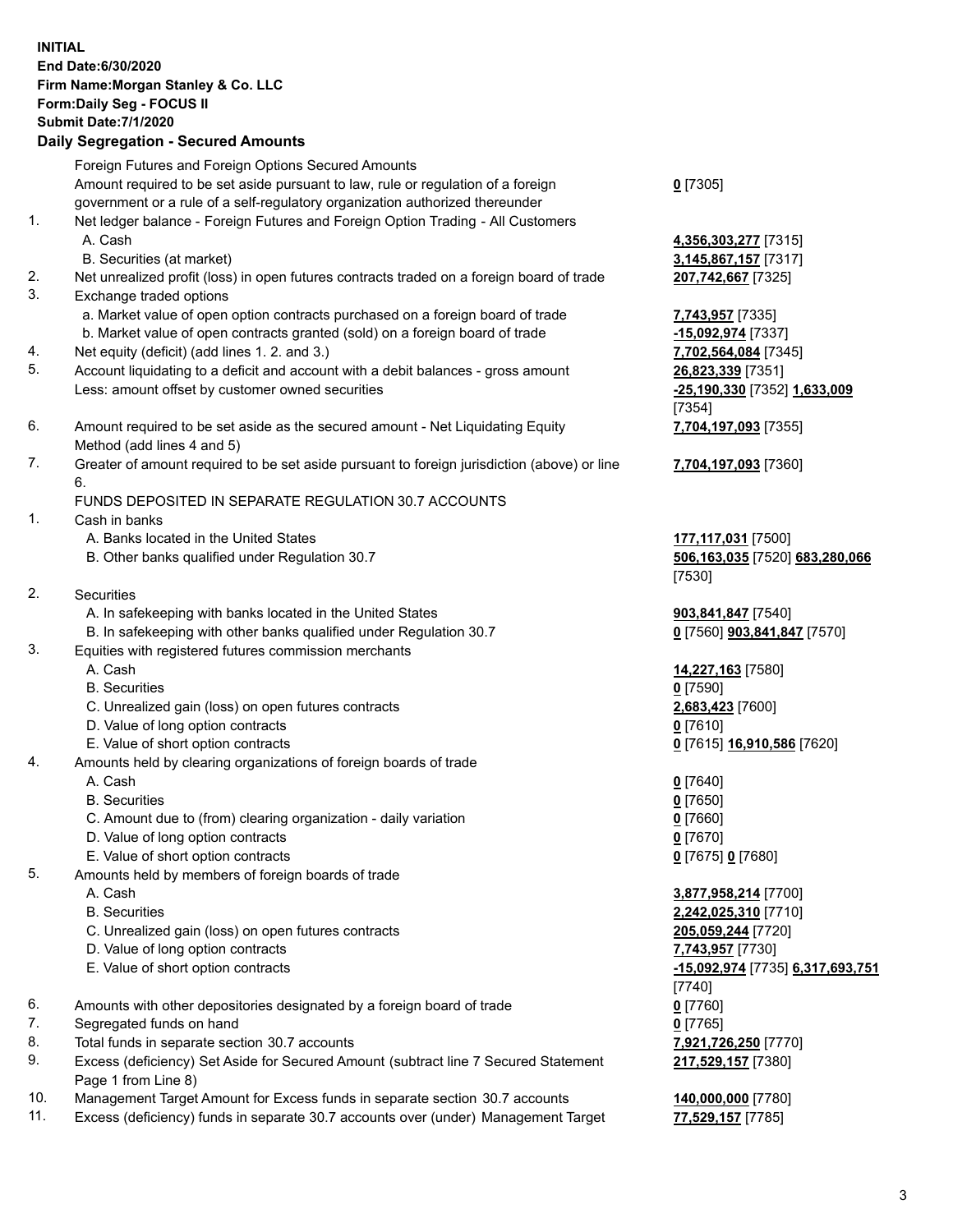**INITIAL End Date:6/30/2020 Firm Name:Morgan Stanley & Co. LLC Form:Daily Seg - FOCUS II Submit Date:7/1/2020 Daily Segregation - Segregation Statement** SEGREGATION REQUIREMENTS(Section 4d(2) of the CEAct) 1. Net ledger balance A. Cash **16,259,275,480** [7010] B. Securities (at market) **8,279,533,406** [7020] 2. Net unrealized profit (loss) in open futures contracts traded on a contract market **925,788,080** [7030] 3. Exchange traded options A. Add market value of open option contracts purchased on a contract market **455,519,742** [7032] B. Deduct market value of open option contracts granted (sold) on a contract market **-333,983,240** [7033] 4. Net equity (deficit) (add lines 1, 2 and 3) **25,586,133,468** [7040] 5. Accounts liquidating to a deficit and accounts with debit balances - gross amount **263,397,992** [7045] Less: amount offset by customer securities **-262,239,528** [7047] **1,158,464** [7050] 6. Amount required to be segregated (add lines 4 and 5) **25,587,291,932** [7060] FUNDS IN SEGREGATED ACCOUNTS 7. Deposited in segregated funds bank accounts A. Cash **4,234,643,234** [7070] B. Securities representing investments of customers' funds (at market) **0** [7080] C. Securities held for particular customers or option customers in lieu of cash (at market) **845,989,307** [7090] 8. Margins on deposit with derivatives clearing organizations of contract markets A. Cash **13,293,152,637** [7100] B. Securities representing investments of customers' funds (at market) **0** [7110] C. Securities held for particular customers or option customers in lieu of cash (at market) **7,433,544,099** [7120] 9. Net settlement from (to) derivatives clearing organizations of contract markets **34,479,213** [7130] 10. Exchange traded options A. Value of open long option contracts **455,519,742** [7132] B. Value of open short option contracts **and the set of open short option contracts -333,983,240** [7133] 11. Net equities with other FCMs A. Net liquidating equity **11,159,225** [7140] B. Securities representing investments of customers' funds (at market) **0** [7160] C. Securities held for particular customers or option customers in lieu of cash (at market) **0** [7170] 12. Segregated funds on hand **0** [7150] 13. Total amount in segregation (add lines 7 through 12) **25,974,504,217** [7180] 14. Excess (deficiency) funds in segregation (subtract line 6 from line 13) **387,212,285** [7190] 15. Management Target Amount for Excess funds in segregation **235,000,000** [7194] **152,212,285** [7198]

16. Excess (deficiency) funds in segregation over (under) Management Target Amount Excess